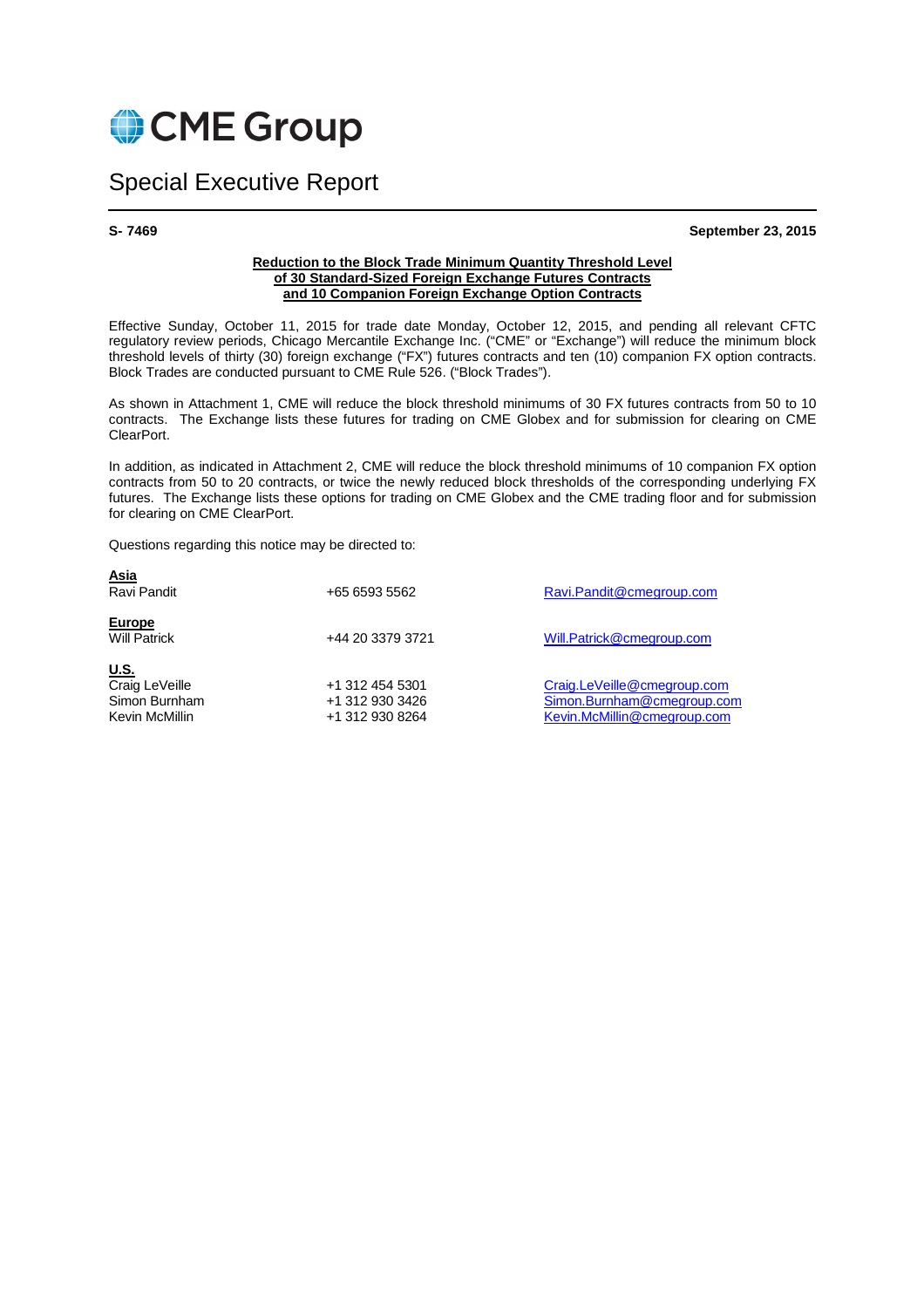### **Attachment 1**

#### **FX Futures Contracts with Reduced Block Threshold Levels under CME Rule 526.**

|       | <b>Clearing</b><br>Code | <b>Futures Contract</b>                                                        | <b>Current</b><br><b>Block</b><br>Level | <b>New</b><br><b>Block</b><br>Level |
|-------|-------------------------|--------------------------------------------------------------------------------|-----------------------------------------|-------------------------------------|
| 1.)   | АC                      | Australian Dollar/Canadian Dollar (AUD/CAD) Cross Rate Futures                 | 50                                      | 10                                  |
| 2.)   | AJ                      | Australian Dollar/Japanese Yen (AUD/JPY) Cross Rate Futures                    | 50                                      | 10 <sup>1</sup>                     |
| 3.)   | ΑN                      | Australian Dollar/New Zealand Dollar (AUD/NZD) Cross Rate Futures              | 50                                      | 10                                  |
| 4.)   | <b>CY</b>               | Canadian Dollar/Japanese Yen (CAD/JPY) Cross Rate Futures                      | 50                                      | 10                                  |
| 5.)   | SJ                      | Swiss Franc/Japanese Yen (CHF/JPY) Cross Rate Futures                          | 50                                      | 10                                  |
| 6.)   | <b>RME</b>              | <b>Chinese Renminbi/Euro (RMB/EUR) Cross Rate Futures</b>                      | 50                                      | 10                                  |
| 7.)   | <b>RMB</b>              | Chinese Renminbi/U.S. Dollar (RMB/USD) Futures                                 | 50                                      | 10                                  |
| 8.)   | Κ                       | Czech Koruna/Euro (CZK/EUR) Cross Rate Futures                                 | 50                                      | 10                                  |
| 9.)   | CZ                      | Czech Koruna/U.S. Dollar (CZK/USD) Futures                                     | 50                                      | 10                                  |
| 10.   | <b>CA</b>               | Euro/Australian Dollar (EUR/AUD) Cross Rate Futures                            | 50                                      | 10                                  |
| 11.)  | СC                      | Euro/Canadian Dollar (EUR/CAD) Cross Rate Futures                              | 50                                      | 10                                  |
| 12.   | <b>CN</b>               | Euro/Norwegian Krone (EUR/NOK) Cross Rate Futures                              | 50                                      | 10                                  |
| 13.   | ΚE                      | Euro/Swedish Krona (EUR/SEK) Cross Rate Futures                                | 50                                      | 10                                  |
| (14.) | <b>TRE</b>              | Euro/Turkish Lira (EUR/TRY) Cross Rate Futures                                 | 50                                      | 10                                  |
| 15.   | ΒF                      | <b>British Pound Sterling/Swiss Franc (GBP/CHF) Cross Rate Futures</b>         | 50                                      | 10                                  |
| 16.   | BY                      | British Pound Sterling/Japanese Yen (GBP/JPY) Cross Rate Futures               | 50                                      | 10                                  |
| 17.)  | R                       | Hungarian Forint/Euro (HUF/EUR) Cross Rate Futures                             | 50                                      | 10                                  |
| 18.   | FR                      | Hungarian Forint/U.S. Dollar (HUF/USD) Futures                                 | 50                                      | 10                                  |
| 19.)  | IS                      | Israeli Shekel/U.S. Dollar (ILS/USD) Futures                                   | 50                                      | 10                                  |
| 20.   | <b>SIR</b>              | Indian Rupee/U.S. Dollar (INR/USD) Futures                                     | 50                                      | 10                                  |
| 21.   | <b>KRW</b>              | Korean Won/U.S. Dollar (KRW/USD) Futures                                       | 50                                      | 10                                  |
| 22.)  | <b>UN</b>               | Norwegian Krone/U.S. Dollar (NOK/USD) Futures                                  | 50                                      | 10                                  |
| 23.)  | z                       | Polish Zloty/Euro (PLN/EUR) Cross Rate Futures                                 | 50                                      | 10                                  |
| 24.)  | <b>PZ</b>               | Polish Zloty/U.S. Dollar (PLN/USD) Futures                                     | 50                                      | 10                                  |
| 25.)  | SE                      | Swedish Krona/U.S. Dollar (SEK/USD) Futures                                    | 50                                      | 10                                  |
| 26.)  | <b>CHL</b>              | U.S. Dollar/Chilean Peso (USD/CLP) Futures                                     | 50                                      | 10                                  |
| 27.)  | <b>CNH</b>              | U.S. Dollar/Offshore Chinese Renminbi (USD/RMB) Futures                        | 50                                      | 10                                  |
| 28.   | <b>CNY</b>              | U.S. Dollar/Chinese Renminbi (USD/RMB or CNY) Futures with U.S. Dollar Banking | 50                                      | 10                                  |
| 29.)  | <b>ZAR</b>              | U.S. Dollar/South African Rand (USD/ZAR) Futures                               | 50                                      | 10                                  |
| 30.   | <b>TRY</b>              | U.S. Dollar/Turkish Lira (USD/TRY) Futures                                     | 50                                      | 10                                  |